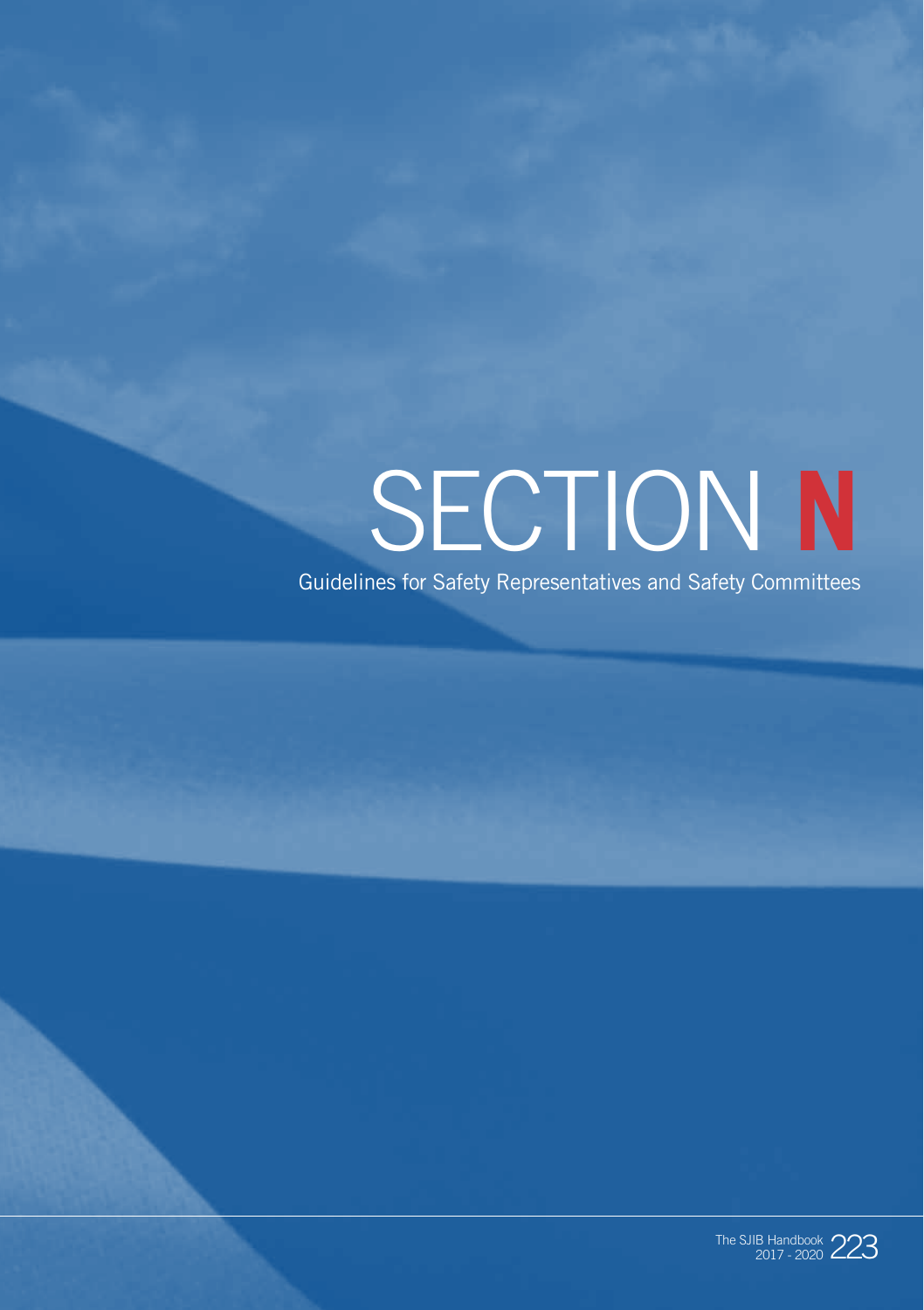

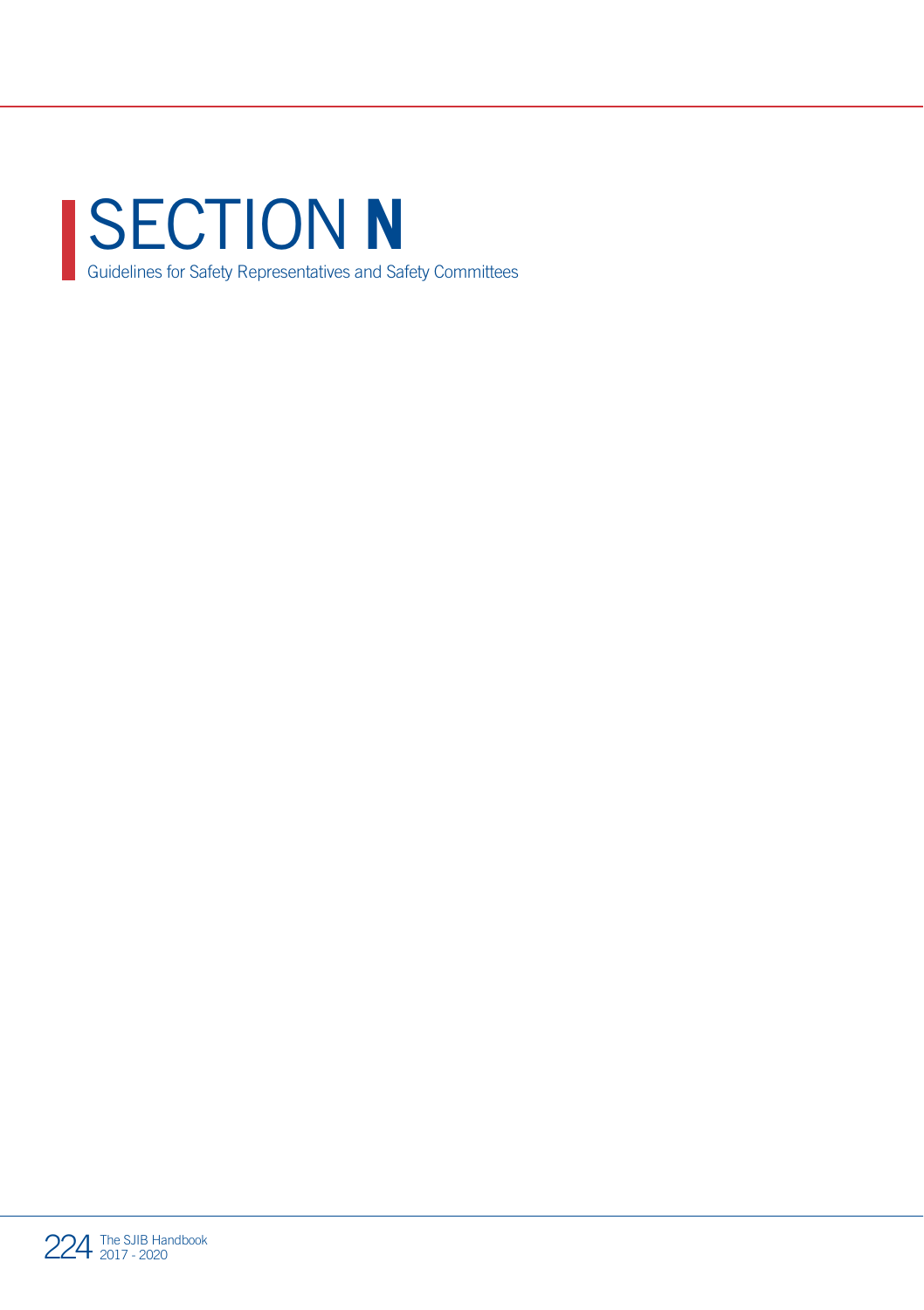| N <sub>1</sub> | Appointment of Safety                                |  |
|----------------|------------------------------------------------------|--|
|                | Representatives ----------------------------- 226    |  |
| N <sub>2</sub> | Safety Representatives' Functions ------ 227         |  |
| N <sub>3</sub> | Qualifications --------------------------------- 228 |  |
| N4             | Time off to Perform Functions ----------- 228        |  |
| <b>N5</b>      | Inspections of the Workplace ------------ 228        |  |
| N <sub>6</sub> | Safety Committees -------------------------- 229     |  |
| N7             | Failure by Employer to Grant Time                    |  |
|                | to Perform Duties --------------------------- 229    |  |
|                |                                                      |  |

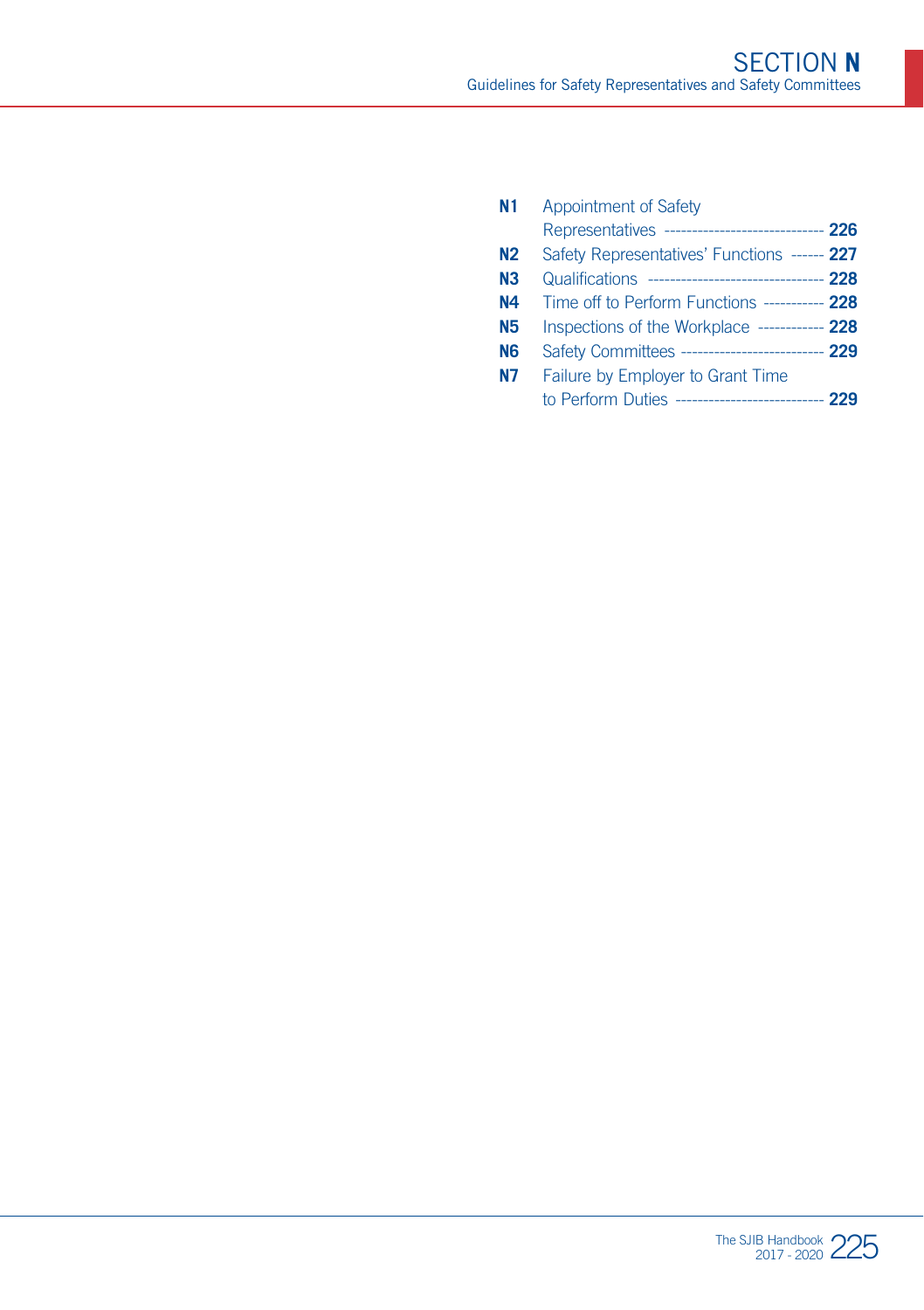## N<sub>1</sub>. Appointment of Safety Representatives

- N1.1 Unite the Union, as the Industry recognised Trade Union, may appoint Safety Representatives from amongst the Operatives where an employer employs one or more Operatives. Safety Representatives can also carry a duel role and also function as a Shop Steward. In circumstances whereby an existing Shop Steward also wishes to extend his role to cover Health and Safety matters, the appropriate Unite Safety Representative Credential Form should be completed and the employer notified of the additional function accordingly.
- N1.2 Equally, where an existing Operative who is not a Shop Steward wishes to take on the role of Safety Representative, he should contact the local Unite Office in order to request a Health and Safety Representative Credential Form.
- N1.3 Where Operatives are working on a number of sites at different locations, the employer may agree with the Union to the appointment of Safety Representatives as required in the circumstances.
- N1.4 Alternatively, suitable arrangements may be made for the communication of information on safety matters between Operatives and their Safety Representative(s) and, when necessary, for site visits by the Safety Representative(s).
- N1.5 The appointment of Safety Representatives is the prerogative of the Union and there is no legal entitlement for Operatives in a firm or on a particular site to elect Safety Representatives.
- N1.6 The Union shall notify the appointment of Safety Representatives to the employer concerned in writing. Until such time that written notification has been received by the employer from a Full-Time Officer of the Union, no such appointment shall be valid. Safety Representatives should be appointed wherever possible on a company basis rather than on a site basis, and should ordinarily be appointed for periods of not less than one year.
- N1.7 The objective should be to obtain a measure of stability in the appointments so that representatives gain experience over a number of years as this should be to the benefit of the Operatives they represent and the industry in general.
- N1.8 This means that if a Safety Representative moves from one site to another (with the same employer) he can still continue his functions as a safety representative even if the new site is one which he has not previously represented.
- N1.9 A person shall cease to be a Safety Representative when:
	- (a) the Union notifies the employer in writing that the appointment has been terminated; or
	- (b) he ceases to be employed at the workplace (but if representing employees at more than one workplace, he may continue as safety representative so long as he is employed at any one of those places); or
	- (c) he resigns.

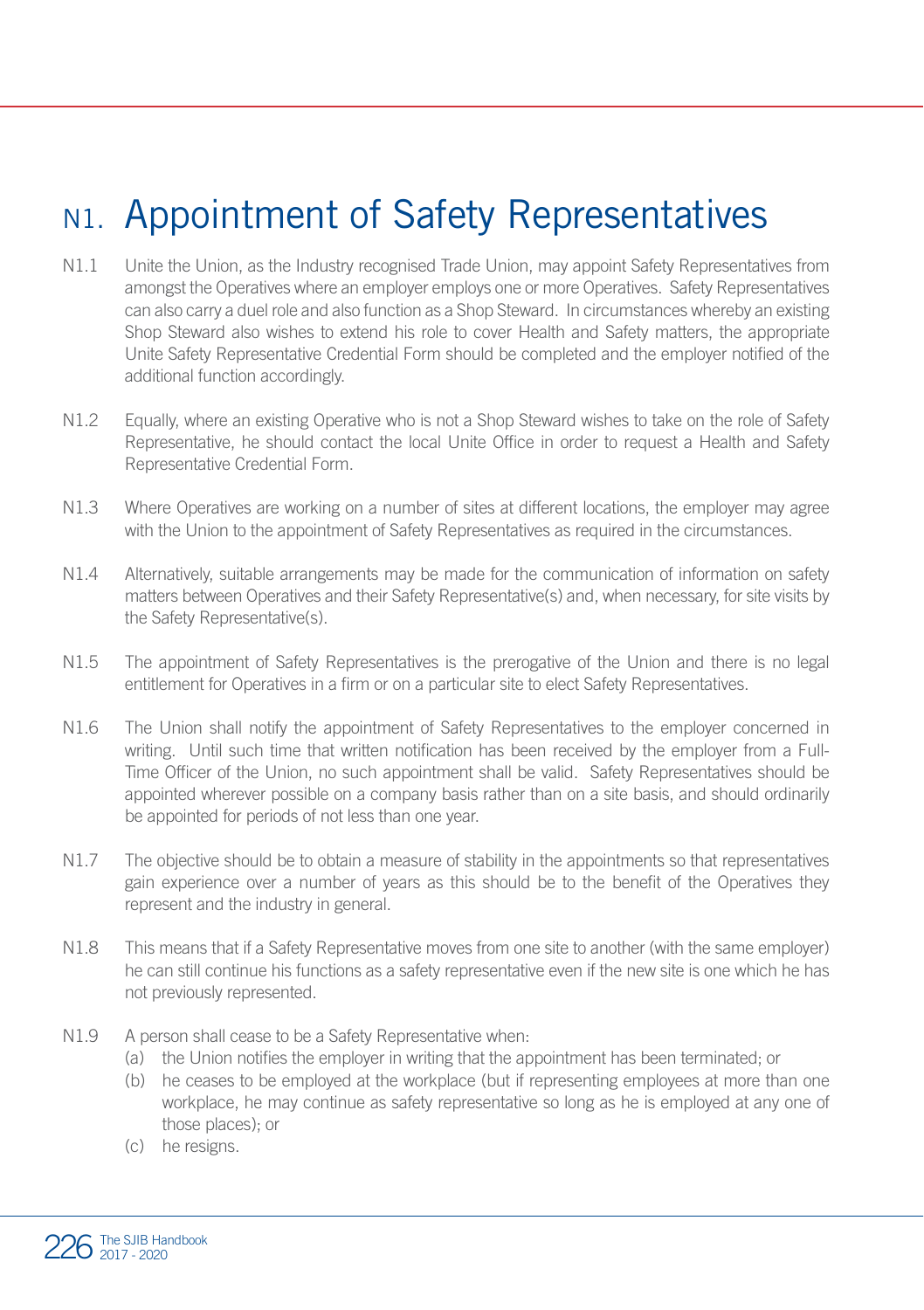- N1.10 Where an employer has been notified in writing by or on behalf of a the Union of the names of the persons appointed as Safety Representatives and the group(s) of employees they represent, each Safety Representative shall have the functions set out in N2.1.
	- **Note:** There is no legal entitlement for employees in a particular organisation or a particular site to remove a Safety Representative from office, which is the prerogative of the Union. Recognising the problems that can be caused by the movement of labour in the contracting industry, it is agreed that for the purposes of these guidelines the workplace may be interpreted as the organisation in full or in part.

### N2. Safety Representatives' Functions

- N2.1 In addition to representing Operatives in consultation with the employer. Safety Representatives shall have the following functions:
	- (a) to investigate potential hazards and dangerous occurrences at the workplace and to examine the causes of accidents at the workplace;
	- (b) to investigate complaints by any employee they represent relating to that employee's health, safety or welfare at work.
	- (c) to make representations to the employer on matters arising from (a) and (b) above;
	- (d) to make representations to the employer on general matters affecting the health, safety or welfare at work of their employees at the workplace;
	- (e) to carry out inspections (see N5);
	- (f) to represent the employees they are appointed to represent in consultations at the workplace with inspectors of the Health and Safety Executive and of any other enforcing authority:
	- (g) to receive information from inspectors in accordance with the Health and Safety at Work Act;
	- (h) to attend meetings of Safety Committees where they attend in their capacity as safety representatives in connection with any of the above functions.
- N2.2 Without prejudice to sections 7 and 8 of the Health and Safety at Work Act, none of those functions given to a safety representative shall be construed as imposing any duty on him.
- N2.3 If safety matters involve other organisations, the expected procedure will be for the Safety Representative to take the matter up with his employer's Safety Officer or manager with responsibility for safety matters, or the senior company representative on the site who would then take the matter up with the organisation concerned and report back to the Safety Representative.
- N2.4 With reference N2.1 (f) and (g), employers should make every reasonable effort to advise Safety Representatives of visits by Factory Inspectors, even if such visits are unannounced.

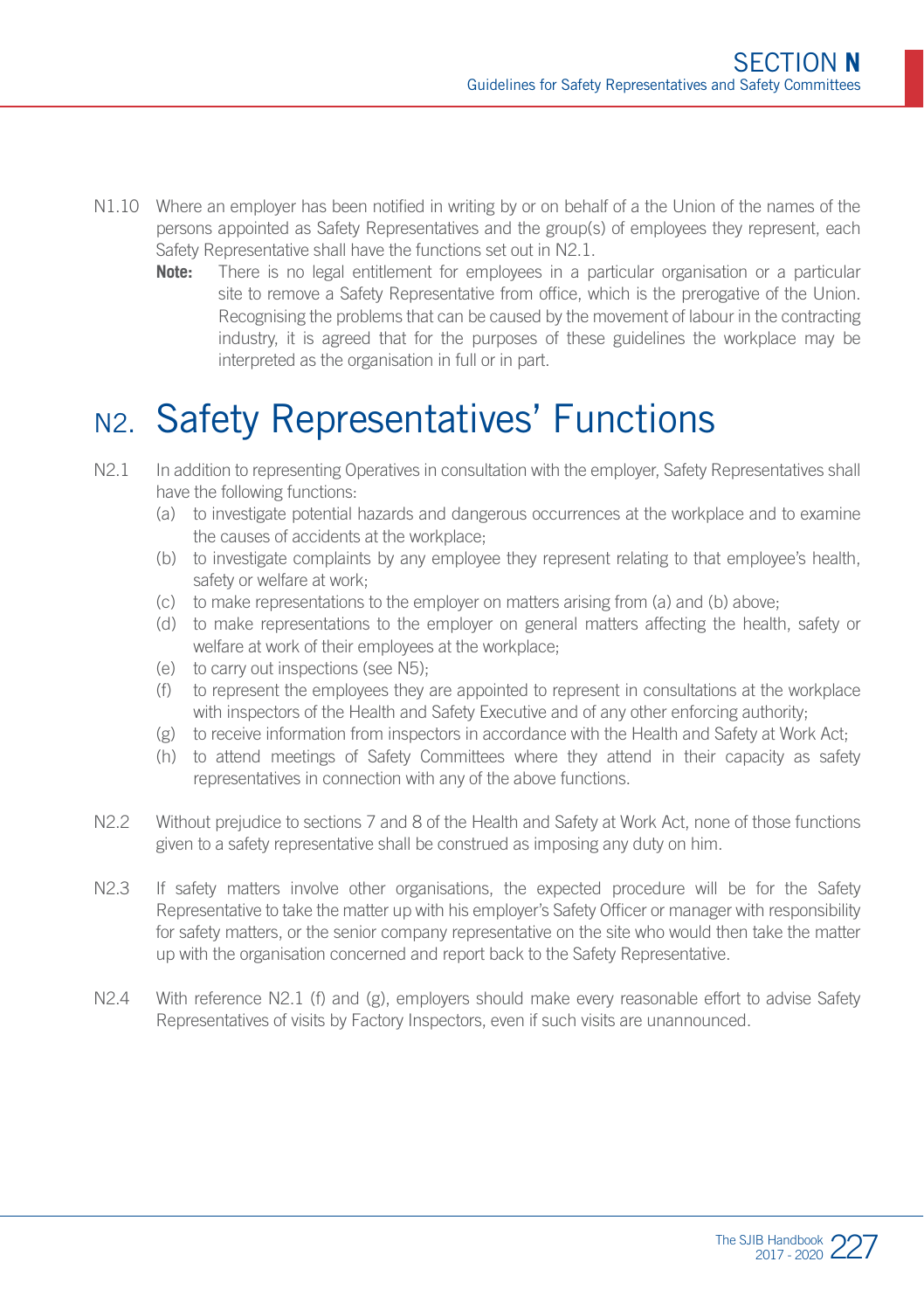#### N3. Qualifications

- N3.1 A person appointed as a Safety Representative shall either have been employed by his employer throughout the preceding two years or have had at least two years' experience in similar employment.
- N3.2 At least two years Journeyman experience in the Electrical Contracting Industry is an essential minimum requirement. Safety Representatives shall normally be appointed after successfully completing the industry's training course. Where this is not practicable, it shall be a condition of their appointment that they be prepared to undertake the necessary training.

#### N4. Time off to Perform Functions

- N4.1 An employer shall permit a Safety Representative to take such time off with pay during the Operative's working hours as shall be necessary for the purposes of performing his functions and undergoing reasonable training to enable him to carry out his function as a Safety Representative.
- N4.2 The Union and employer representatives will agree a training programme suited to the industry's own requirements, which will be reviewed in the light of experience. For anyone to be confirmed in their appointment as a Safety Representative, it will be essential to have undertaken the agreed training programme. Until training has been satisfactorily completed, appointments shall only be on a provisional basis.

#### N5. Inspections of the Workplace

- N5.1 Safety Representatives shall be entitled to inspect the workplace if the employer is given reasonable notice in writing and if there has not been an inspection within the previous three months. More frequent inspections may be carried out by agreement with the employer.
- N5.2 Where there has been a substantial change in the conditions of work, or the Health and Safety Executive/Commission have published relevant new information since the last inspection, Safety Representatives, after consultation with the employer, shall be entitled to carry out a further inspection (even if within three months of the previous one).
- N5.3 Where there has been a notifiable accident, disease or dangerous occurrence and it is safe for an inspection to be carried out, Safety Representatives may inspect the workplace for the purpose of determining the cause. They shall, where reasonably practicable, notify the employer of their intention to do so.
- N5.4 In the event of an accident at work which causes an individual to be absent for more than three working days, the employer shall ensure at an early opportunity that the Safety Representative concerned is aware of the circumstances of the accident.

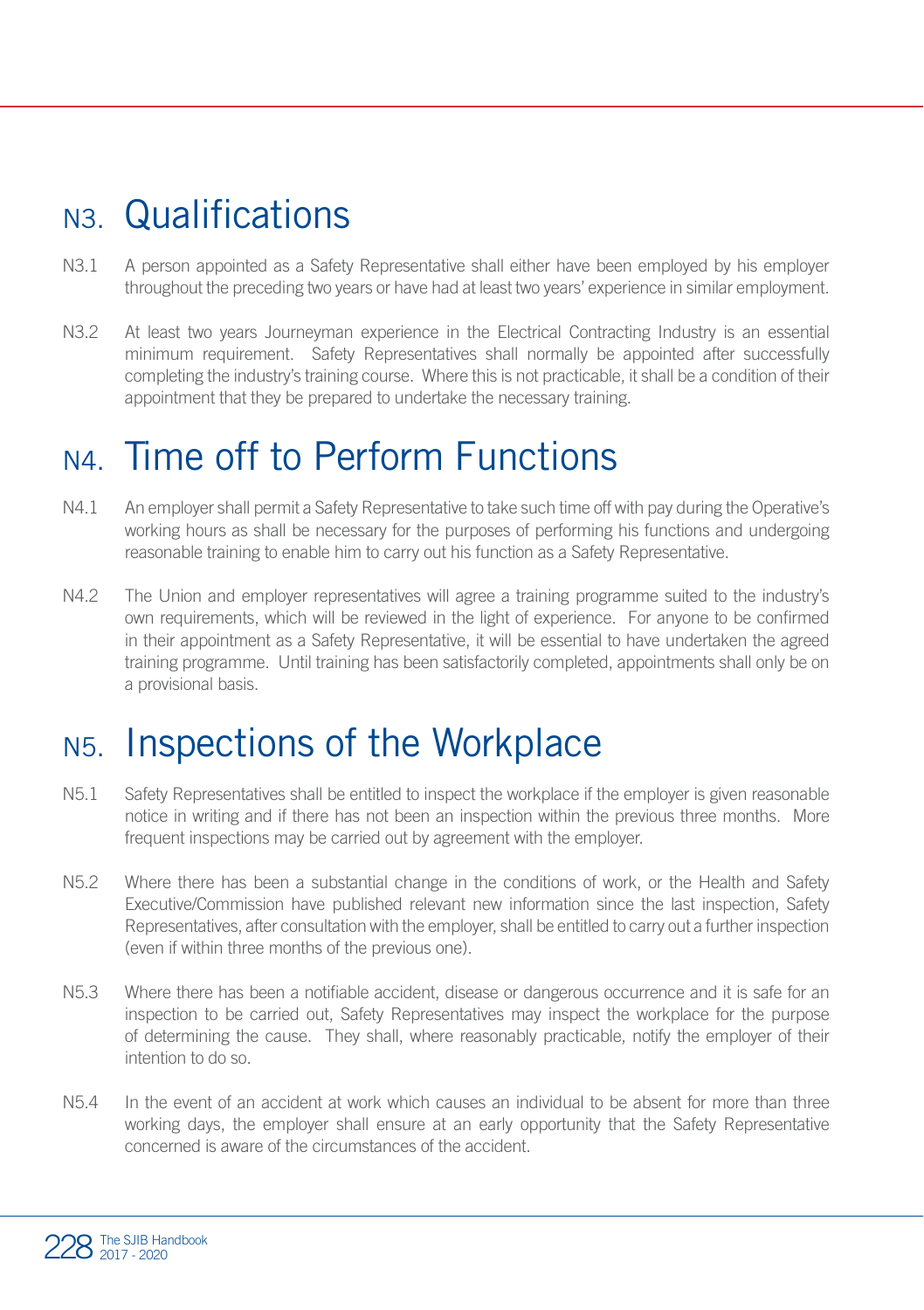- N5.5 The employer shall provide such facilities and assistance as the Safety Representatives may reasonably require (including facilities for independent investigation by them and private discussion with the Operatives) for the purpose of carrying out an inspection, but the employer shall not be precluded from being present during the inspection.
- N5.6 If they give the employer reasonable notice, Safety Representatives shall be entitled to inspect and take copies of documents relating to safety required to be kept by statutory provisions (except a document relating to the health record of an identifiable individual).
- N5.7 An employer shall make available to Safety Representatives information (relating to health, safety and welfare) necessary to enable them to fulfil their functions.

#### N6. Safety Committees

- N6.1 An employer is required to establish a Safety Committee if requested in writing so to do by at least two Safety Representatives.
- N6.2 The employer is required to consult the Safety Representatives and Union representatives with regard to the Committee, which is to be established within three months of the request. A notice is to be prominently posted stating the composition of the Committee.
- N6.3 On large sites, if requests are received for the establishment of a Safety Committee, it may be appropriate for such a Committee to be representative, so far as is practicable, of all those employed on the site. If, on a large site, a number of electrical contracting employers have Safety Representatives appointed, there could be from amongst them one electrical representative appointed to any such Committee. It is unlikely that the establishment of a Safety Committee will be required on a small site where there should be regular communication between the employer and any Safety Representative on matters relating to health and safety. Safety Committees might well be required on a company basis as well as on major sites.

#### N<sub>7</sub>. Failure by Employer to Grant Time to Perform Duties

- N7.1 Safety Representatives may apply to an Employment Tribunal if they are not permitted time off or are not paid for such time off to perform their functions or for reasonable training.
- N7.2 Any grievance in relation to the appointment of Safety Representatives, or the performance of their functions, should be taken up through the SJIB Procedure for Handling and Resolving Individual and Collective Grievances; Section G, Appendix G8.